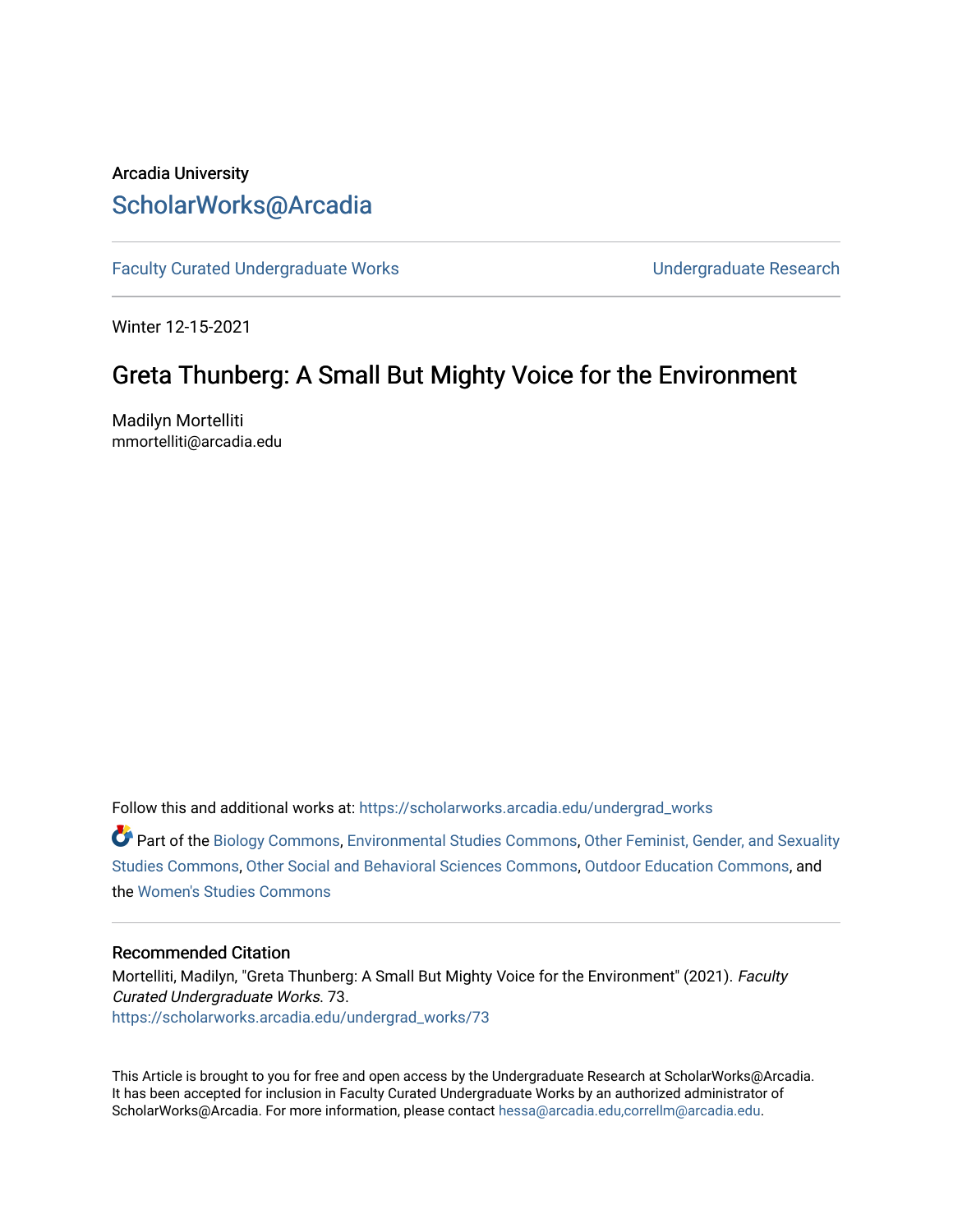## **Greta Thunberg: A Small But Mighty Voice for the Environment**

Madilyn Mortelliti

Arcadia University

FYS 103.17: Gender Inequality & Intersectionality

Dr. Jeanne Buckley

December 9, 2021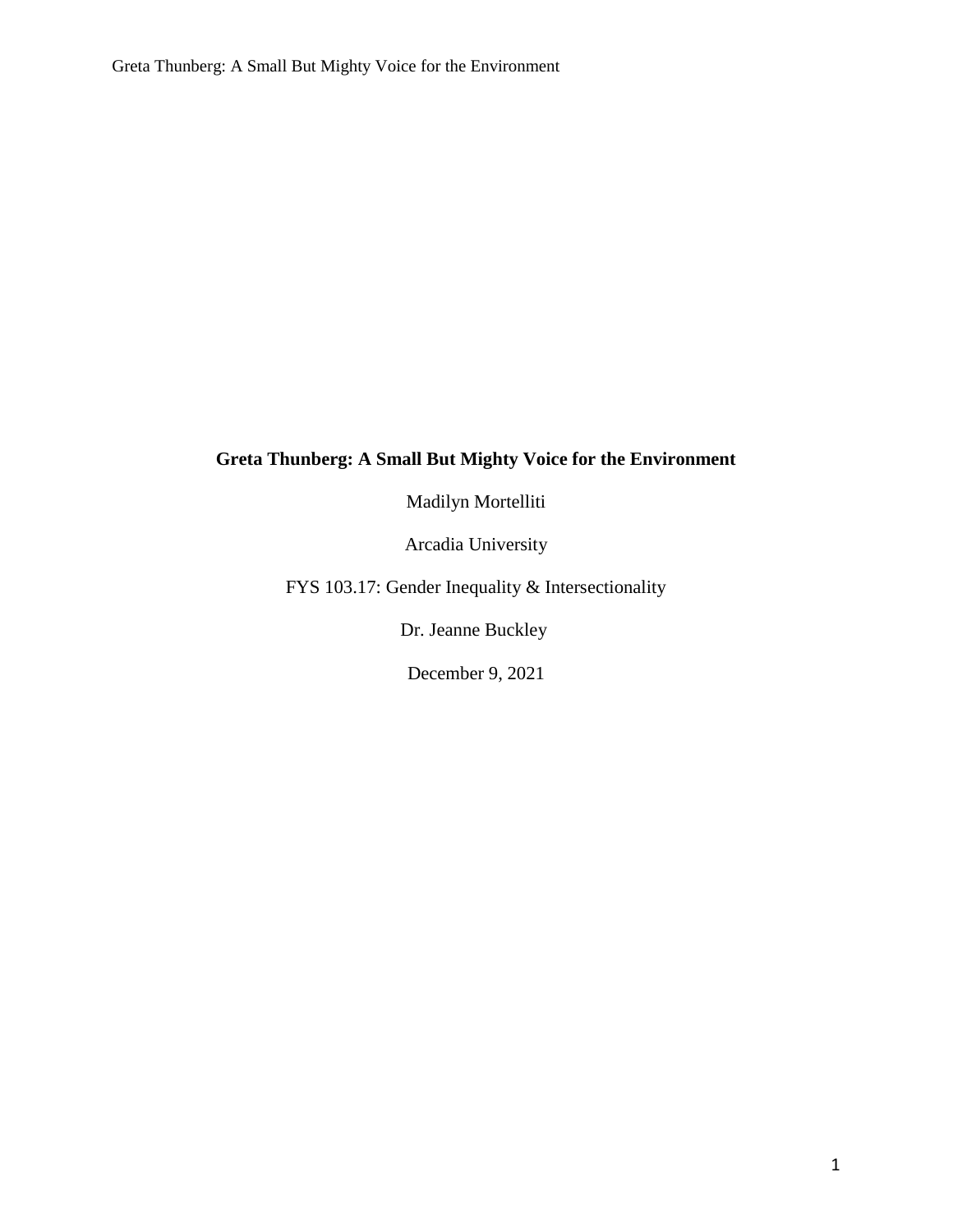### Abstract

This research paper discusses Greta Thunberg and the impact she has as a climate change activist. Thunberg faces many challenges as a young woman, but overcomes these difficulties while encouraging others to follow in her footsteps. She presents herself as a positive role model for younger generations. Thunberg has many accomplishments as an extremely young woman that leads to her global iconicity. She makes her power known in front of the highest ranked men in the world which forces legislation to make a change. Thunberg motivates others to make a difference before all hope is lost.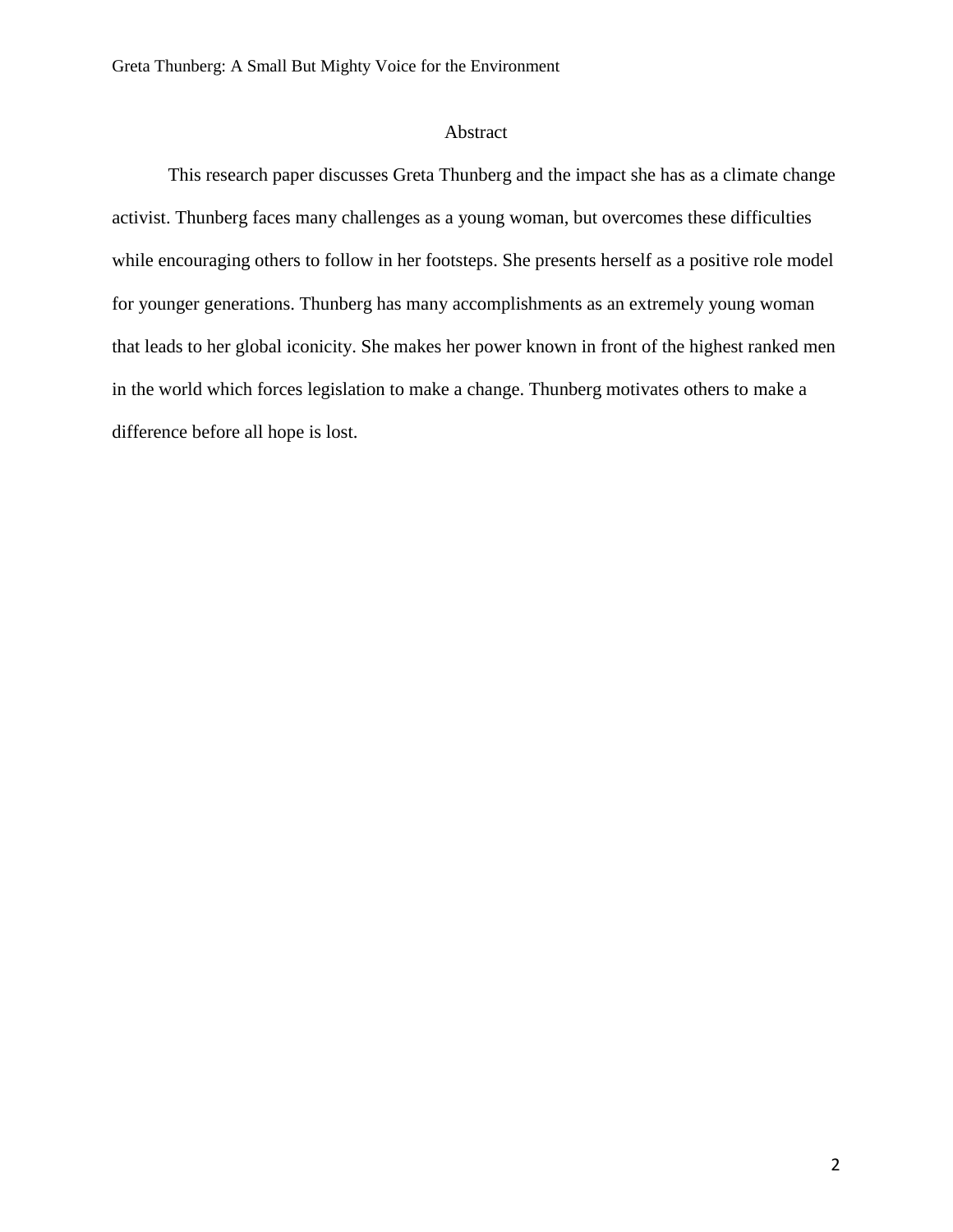### **Greta Thunberg: A Small But Mighty Voice for the Environment**

I chose to focus my research paper on Greta Thunberg because she is a very powerful advocate for something I am extremely passionate towards: climate change. When I was in secondary school, I was fortunate enough to have a biology professor whose main concern was climate change. This professor would go on to explain all of the disastrous effects climate change was having on the world, making global warming a huge concern of mine. This ultimately led to my passion for the earth and my decision to major in biology as a student at Arcadia University. I followed Greta Thunberg as she began to change the world one speech at a time. As a young woman, she has always been a huge role model to me.

Greta Thunberg is a young woman who dreamed of a future where the world was not on fire; not dreams of becoming famous, or the whole world knowing her name. Greta Thunberg is an extremely influential young woman who is known for her climate change activism. During her rise to fame and power, she was just 15 years old, standing at a mere 5 feet tall. Thunberg comes from a middle class family who lived in Stockholm, Sweden. Thunberg's mother, Malena Ernman, is a Swedish opera singer. Her father, Svante Thunberg, is a relative of Svante Arrhenius, " a Nobel Prize–winning chemist who studied how carbon dioxide in the atmosphere increases the temperature on the earth's surface" (Alter, 2019, 17).

Thunberg was first affected by climate change while in primary school. After watching a film that explained climate change, she could not shake the terrifying feeling of witnessing starving polar bears lose their homes and extreme weather destroy earth's beauty. This was the start of her activism. She is young (and seems even younger), a woman, does not have an extreme amount of wealth, and is not known by many. At the time, much of the world viewed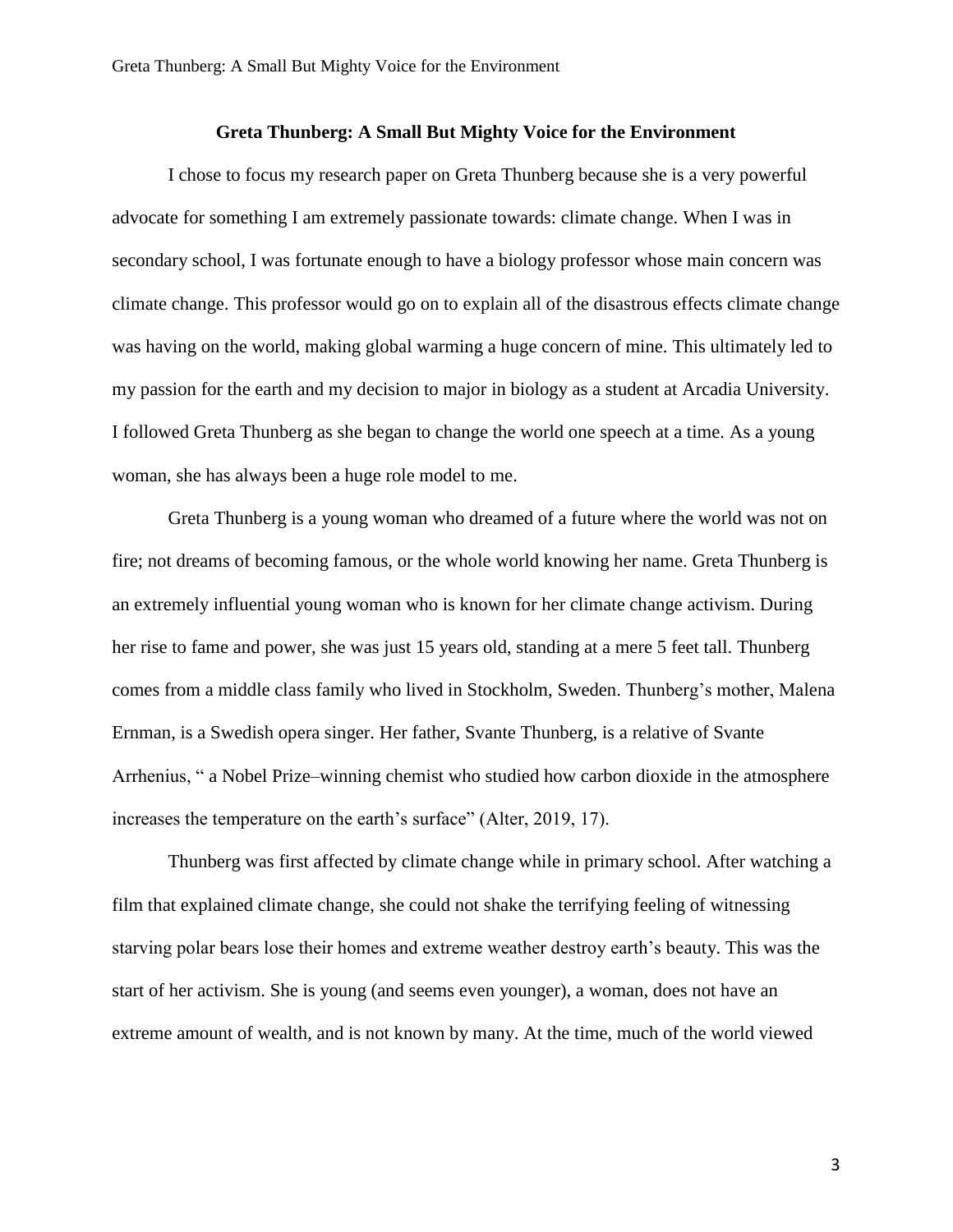Greta Thunberg as a naive girl. After Greta Thunberg was noticed, it would not be long until she took the world by storm.

Thunberg was diagnosed with Asperger's Syndrome at a very young age. Asperger's is a neurodevelopmental disorder characterized by difficulties in nonverbal communication and social interactions. It is also associated with repetitive patterns of behavior and interests. Thunberg "suffered through periods of bullying and eating disorder before becoming an activist in 2018" (Oleson, 2020, 3). Her parents had to take time away from their work to help Greta through a period of depression when she was just 11 years old. This depression stemmed from Thunberg's constant concern about climate change's negative effects on the earth's future. Although not as severe, Thunberg still battles with depression till this day. She turned what many viewed as weaknesses into strength and inspired others to believe in themselves too. This ultimately led to her global iconicity; however, not everyone was supportive of this young woman. Greta Thunberg's activism was met with hate and challenges. Many were not in favor of the power she was gaining as a 15 year old girl. Many questioned how a young individual, especially a woman, could have as much power as Thunberg.

Greta Thunberg faced an immense amount of backlash, but continued to conduct herself in such a positive way. When conflict arose with arguably the most powerful man in the worldthe President of the United States- Thunberg did not back down. In response to Greta being named person of the year, President Trump tweeted, "So ridiculous. Greta must work on her Anger Management problem, then go to a good old-fashioned movie with a friend! Chill Greta, Chill!" (Stracqualursi, 2019, 3). Thunberg did not even let the President of the United States affect her feelings and actions toward climate change. She was a woman on a mission. Thunberg used this negativity to drive herself even more than before. She stood up to one of the most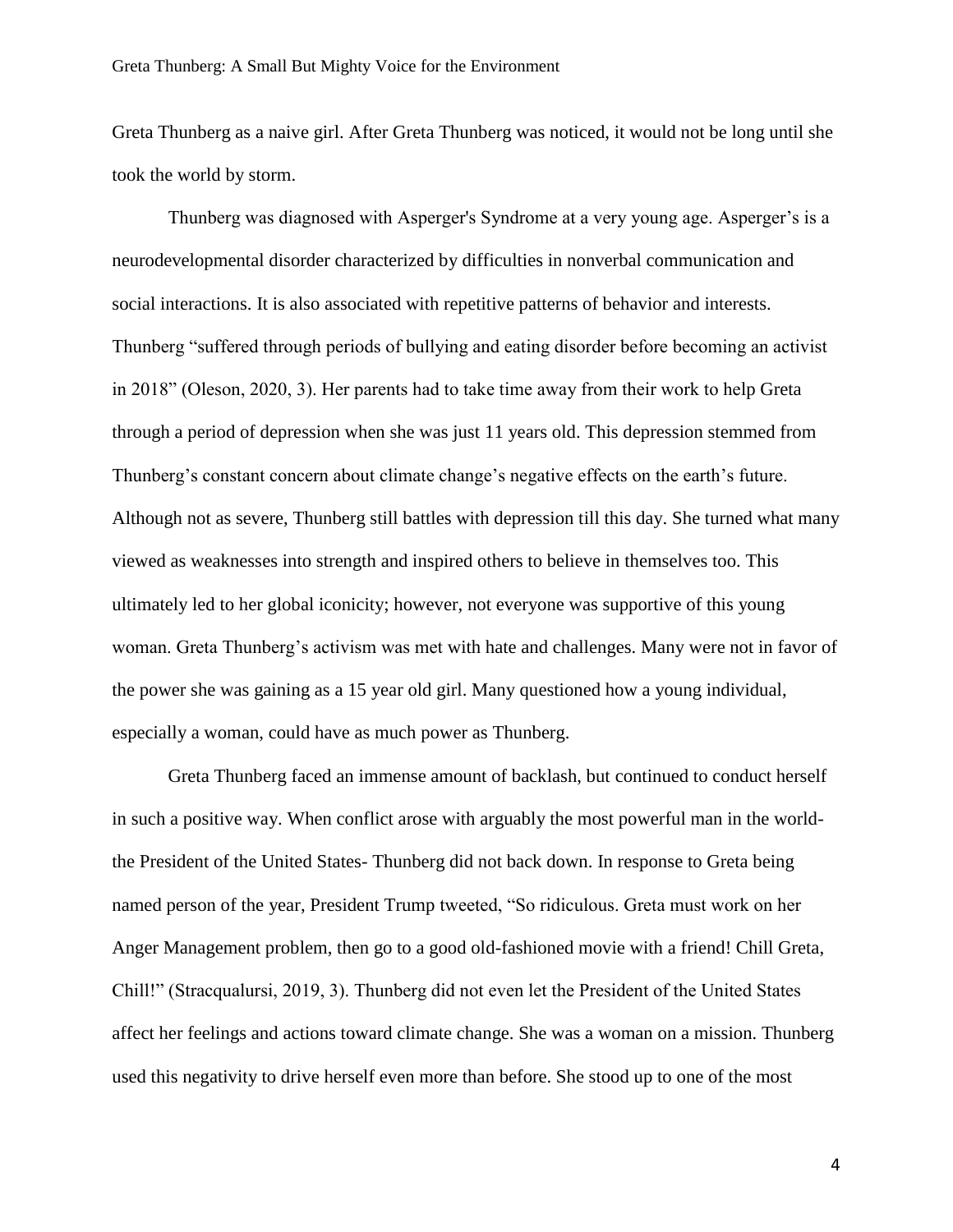powerful people in the world. She responded to this incident by updating her Twitter bio. It read, "A teenager working on her anger management problem. Currently chilling and watching a good old fashioned movie with a friend" (Stracqualursi, 2019, 5). This took a tremendous amount of courage. Her wittiness was admirable. By not ignoring the hateful tweets, Thunberg showed others that age, gender, and "disabilities" do not define an individual's power and impact on the world. Thunberg was also met with conflict with television personality Piers Morgan, but this did not deter her from her goals. Piers Morgan is a popular English broadcaster, journalist, writer, and television personality most known for his role on CNN. Thunberg was also challenged with talking in front of many powerful individuals. This would be intimidating for any young individual, especially someone who struggles with Asperger's. She met with heads of state at the U.N. and even the Pope. This demonstrates how the pressure of these individuals' positions did not shake Thunberg.

Greta Thunberg has already had many accomplishments throughout her lifetime. She was awarded 2019 Time Person of the Year. She began a global movement that started by skipping a day of school in which she "inspired 4 million people to join the global climate strike on September 20, 2019, in what was the largest climate demonstration in human history" (Alter, 2019, 4). Thunberg has made a moral call to action for individuals willing to listen. As a result, she has been celebrated in murals and even Halloween costumes. Thunberg has made such an impact that, "after she spoke to Parliament and demonstrated with the British environmental group Extinction Rebellion, the U.K. passed a law requiring that the country eliminate its carbon footprint" (Alter, 2019, 5). Implementing a law is a step in the right direction, and she played a strong role in making this happen.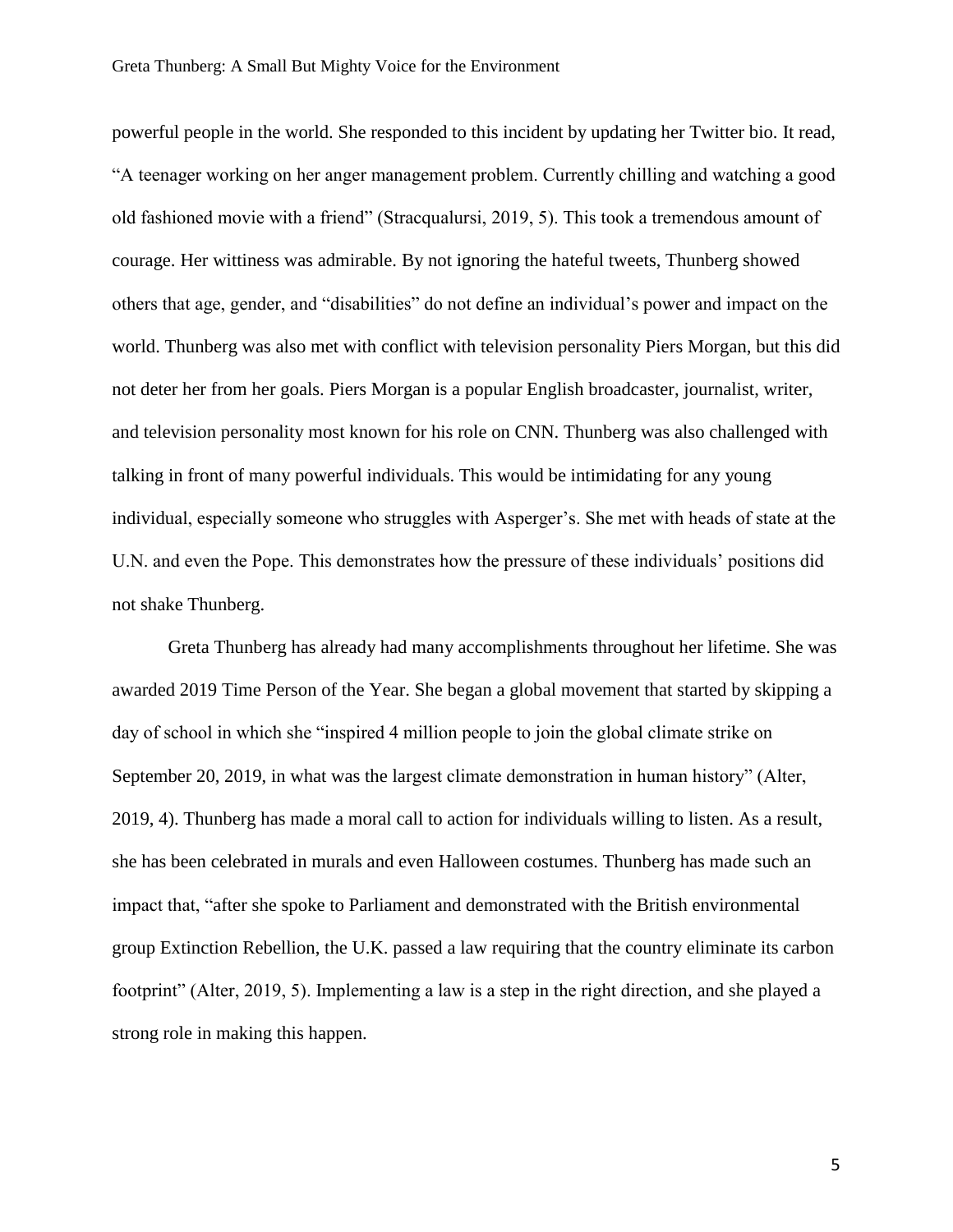Thunberg impacted her peers and many younger generations by making individuals panic and fear the negative effects of climate change. She preached that a horrific future is inevitable if the people do not change. Studies have shown that, "Those who were more familiar with Greta Thunberg were more likely than those who were less familiar to intend to take collective action to reduce global warming" (Sabherwal, 2021, 48). Greta Thunberg affected how individuals viewed climate change. She made many want to take action to fix the problem at hand. As mentioned, many individuals joined Thunberg in her movement. Just like Thunberg, other students were skipping school to join her strike on climate change. The public was starting to pay more attention to this pressing issue. Greta Thunberg impacted the whole world. Her voice will never die.

The selection of Greta Thunberg as my topic for my research paper connects to the course Gender Inequality and Intersectionality. Throughout this course I have learned that women have power. They are brilliant, courageous, influential, strong, and powerful. The list can go on and on. Women are often put down or pushed to the side. Society often views women as being less than men in a social hierarchy, but women have a strong voice and extremely important things to say. Greta Thunberg demonstrates that age and gender do not define a person. Having a disability or diagnosis such as Asperger's does not limit the impact that an individual can have on the world. Thunberg is not male, she did not appear in a suit and tie, she did not hold a tremendous amount of wealth, yet she made an everlasting impact on the world. Thunberg defied social norms and encouraged others to do the same along the way. Throughout this course I also have learned that knowledge is power. Thunberg gave power to the people by enlightening them on the information she learned. Now that is a powerful woman.